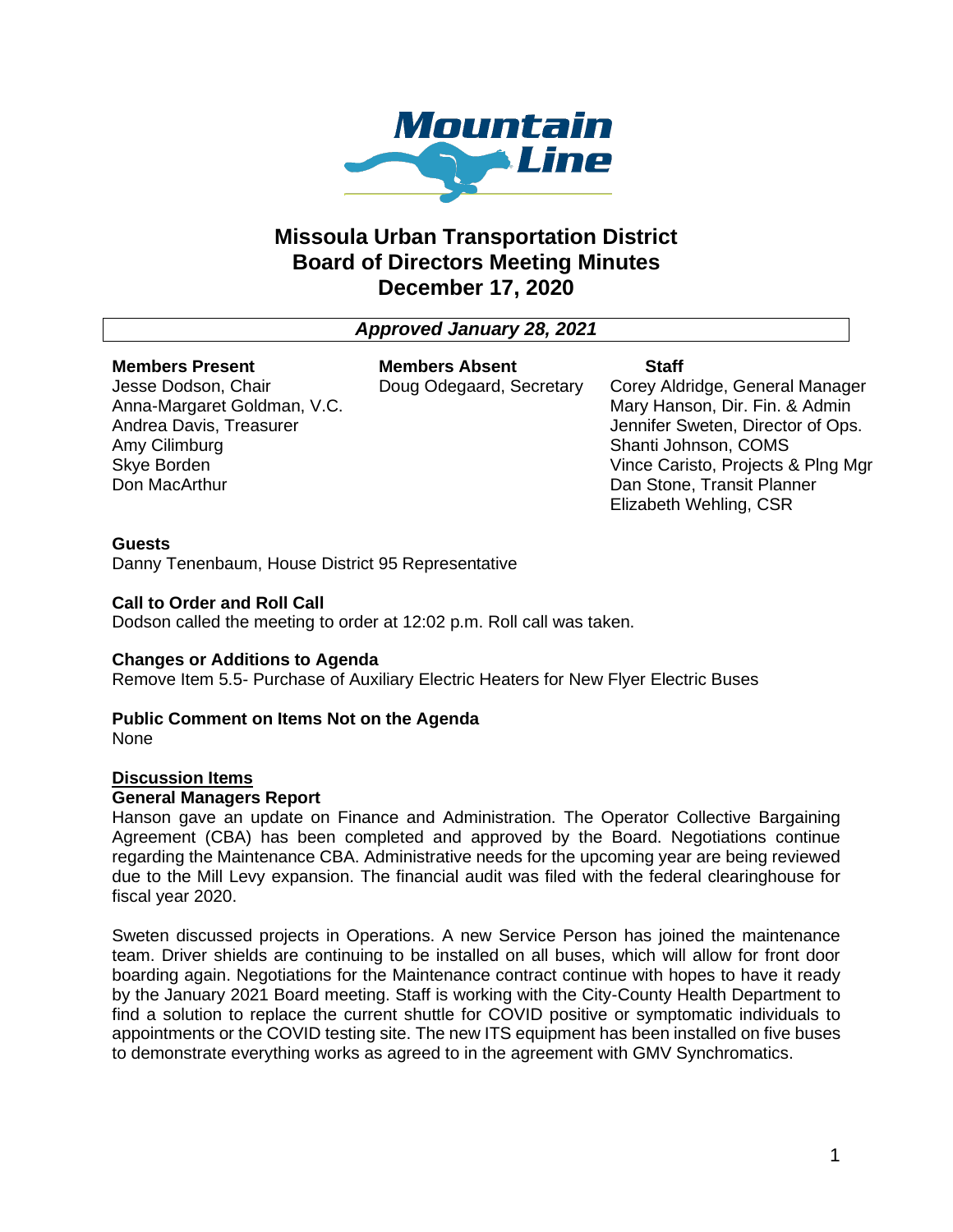Caristo gave an overview of ongoing projects. The installation of the ITS systems for the entire fleet is expected to be completed by late January, with the mobile app launching in March or April. A few procurements are being brought to the Board regarding electric bus charging infrastructure. Mountain Line has been involved in coordination efforts with City projects throughout the last month. Property acquisition continues to be discussed with the City regarding the Scott Street location.

Johnson explained items being worked on through Communications and Outreach. Internal discussions have begun for expansion with the passage of the Mill Levy. Outreach on planning will reach the website in January 2021. The first Diversity and Inclusion training was held in November with Empower MT. Mountain Line has been able to engage with the community through the Can the Cats food drive, the Festival of Trees, and the reverse Parade of Lights. Mountain Line celebrates 44 years of service in December. The new website launched in December, and final updates will be made in January.

Aldridge shared his appreciation for all Staff as service expansion plans commence. Phase 3 will increase service by 20-25%, with staffing needs rising at the same rate.

## **Action Items**

#### **Minutes of November 12, 2020**

MacArthur made a motion to approve the minutes of November 12, 2020, seconded by Davis. The motion carried unanimously.

## **October Financial Statements**

Davis discussed the October financial Statements. Expenses are tracking under budget due to reduced service due to COVID-19. Tax revenue received was 11% greater than the budgeted amount. To date, \$235,000 in COVID-19 expenses have been reimbursed by FTA. Facility and Fleet Replacement Reserve monthly contributions have been increased to continue maintaining the aging fleet. Comparisons between health insurance plans have taken place, and Staff has decided to continue using the Missoula County benefits plan.

Goldman made a motion to accept the October financial statements as presented, seconded by Cilimburg. The motion carried unanimously.

#### **Election of Board Officers and Committees for 2021**

Dodson began the election of Board Officers and Committees for 2021.

Dodson began the election of Board Officers and Committees for 2021 in accordance with the MUTD Bylaws. The floor was open for Board nominations for Board Officer positions.

Dodson was nominated to continue as Board Chair. Goldman will continue as Vice-Chair. Davis will continue as Treasurer. Odegaard will continue as Secretary.

The nominations for committees are as follows:

Executive Committee: Dodson, Chair; Davis, Vice-Chair; Cilimburg, Past-Chair

Finance Committee: Davis, Treasurer; Odegaard, Borden

Planning Committee: MacArthur, Chair; Dodson, Goldman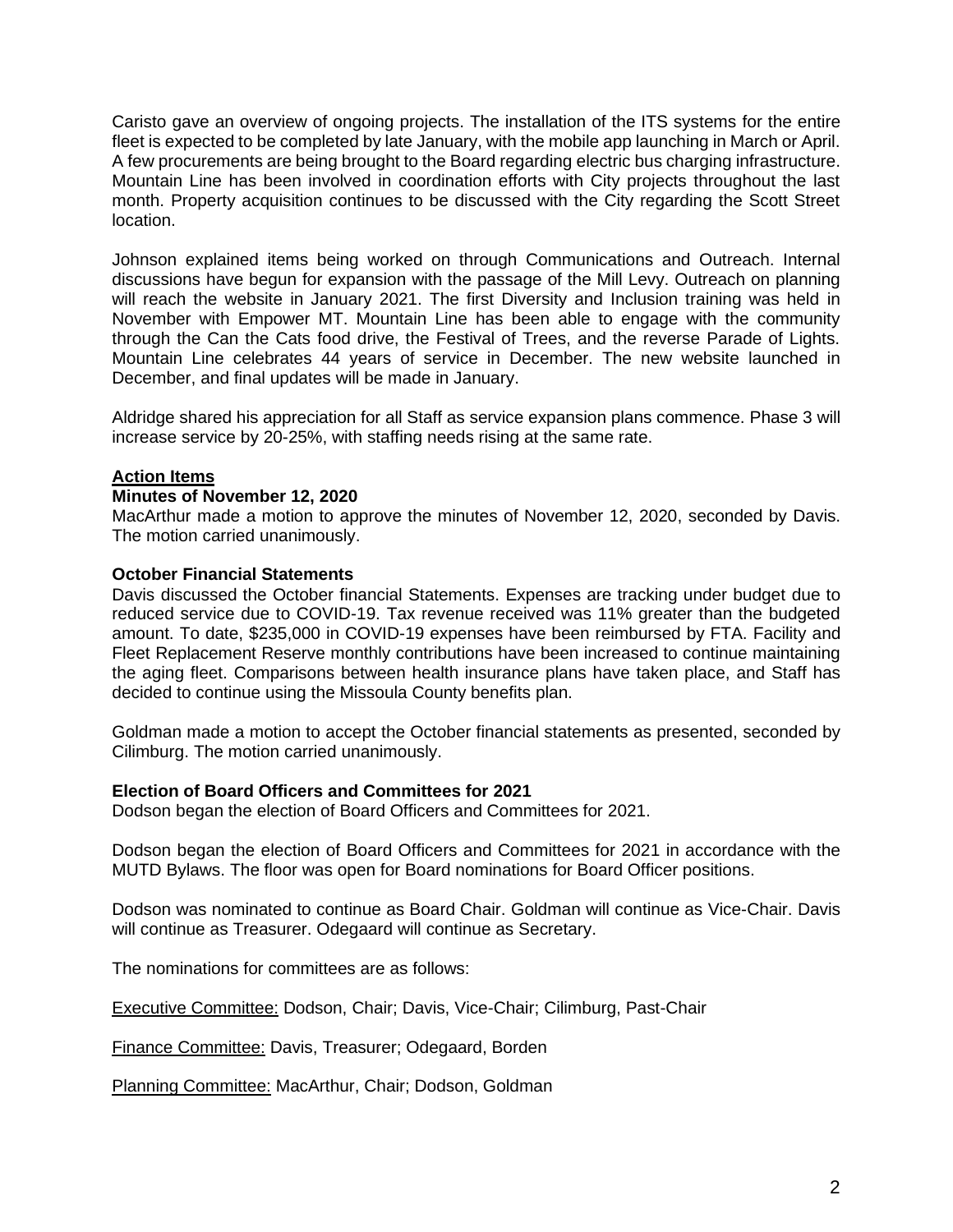## Special Transportation Advisory Committee (STAC) Appeals Representative: Goldman

#### Transportation Policy Coordinating Committee (TPCC) Representative: MacArthur

MacArthur made a motion to conduct an election to select the 2021 Board Chair, Officers, and Committees as defined by the MUTD Bylaws, seconded by Cilimburg. The motion carried unanimously.

#### **2021 Meeting Schedule**

The Board reviewed the proposed meeting schedule for the calendar year 2021.

Cilimburg made a motion to approve the proposed regular meeting schedule for 2021, seconded by MacArthur. The motion carried unanimously.

#### **Purchase of Electric Vehicle Charging Equipment**

Caristo explained the purchase of electric vehicle charging equipment. Six (6) battery-electric buses are currently in the production stages and are expected to arrive at Mountain Line in the next 18 months. Staff interviewed companies that offer comparable electrical infrastructure and chose ABB based on their proven reliability, performance, and experience with installing overhead charging equipment.

This purchase includes three (3) charging units with three (3) charging dispensers per unit. Once approved, Staff will engage with the electrical engineer to design the installation of the units.

MacArthur made a motion to approve the purchase of electric vehicle charging equipment from ABB, Inc., in the amount of \$536,700, plus a 5% contingency, seconded by Davis. The motion carried unanimously.

#### **Technical Assistance for Electric Bus Deployment**

Caristo discussed the technical assistance from the Center for Transportation and the Environment (CTE). CTE has helped Mountain Line in the past with electric bus deployment. Staff intends for CTE to assist in guiding them through smart charging software capabilities, which will help reduce charging costs. Conversion on smart charging and demand charges ensued.

MacArthur made a motion to approve the purchase of technical assistance from the Center for Transportation and the Environment (CTE) to support the deployment of electric buses, not to exceed \$36,700, seconded by Cilimburg. The motion carried unanimously.

#### **Shakespeare Street Office Remodel**

Caristo gave an overview of the Shakespeare Street Office remodel. Staff brought a design contract with A&E Architects to the Board a year prior to make changes to mitigate space constraints as staff levels increase. Following the Mill Levy's successful passage, the current space constraints and future needs have become exacerbated, with the workforce expected to increase by 25%. A mock design was presented to the Board. The Board requested that Staff explore options locally to rent space for temporary conference room usage before bringing a modular onsite. Discussion continued on land acquisition and relocation of the main office.

MacArthur made a motion to authorize the General Manager to execute a contract addition with A&E Architects of Missoula, MT, to design and manage the construction of an office reconfiguration at the Shakespeare Street offices, in the amount of \$19,558, seconded by Davis. The motion carried unanimously.